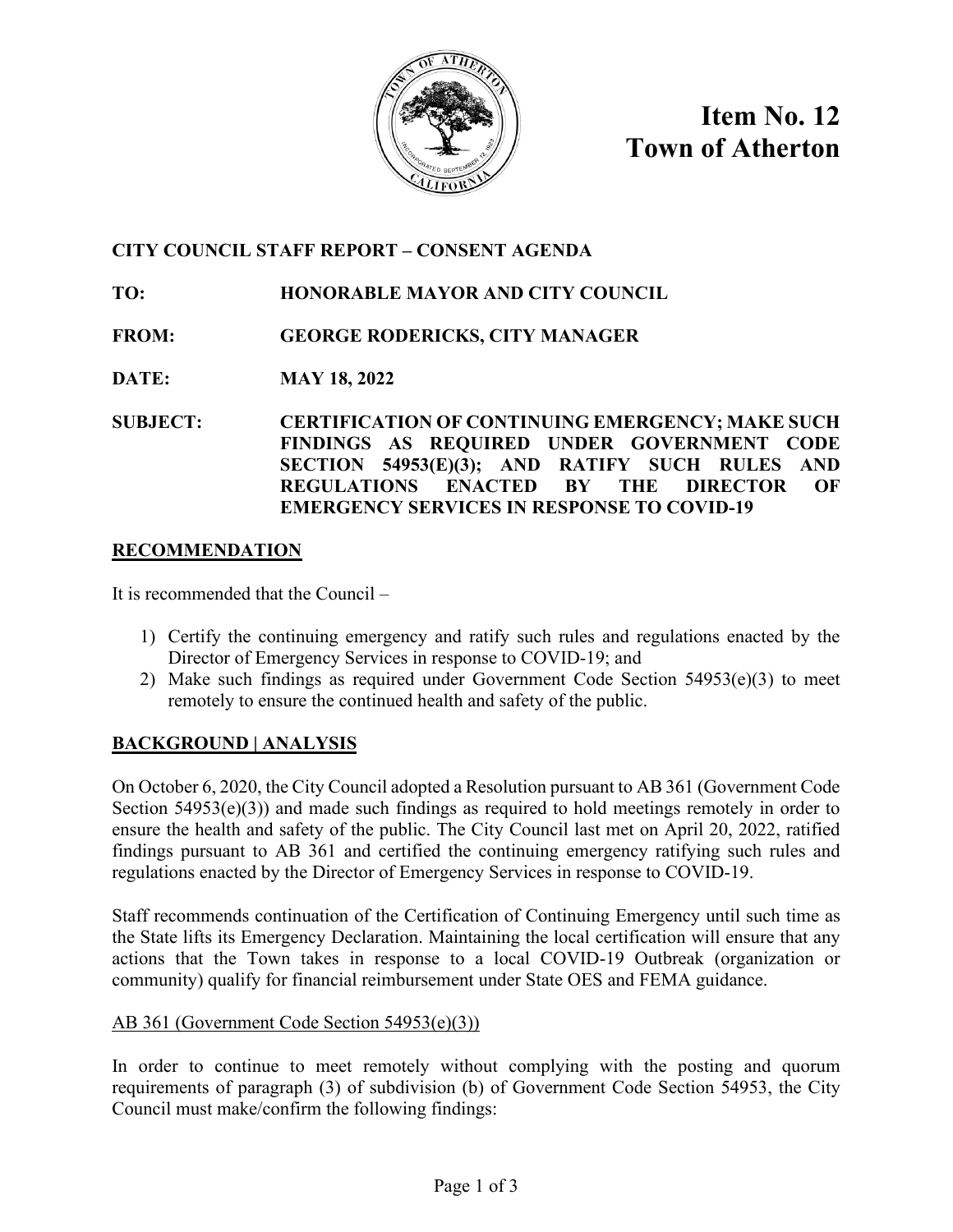Certification of Continuing Emergency May 18, 2022 Page 2 of 3

- The Town has reconsidered the circumstances of the local state of emergency and remains under a local state of emergency. (CONFIRMED)
- State, County and local officials recommend measures to promote social distancing. (CONFIRMED)

#### Vaccination Requirements for Staff and Contract Personnel

**All vaccinated employees and contract personnel** must provide proof of vaccination status. If the individual cannot provide proof of vaccination (in any acceptable form) the individual will be treated as non-vaccinated. **All non-vaccinated employees and contract personnel**, including those "treated" as non-vaccinated, are required to provide proof of a negative COVID-19 test every 10 days.

#### Hybrid Meetings

With the completion of the Town's Council Chambers, the Town can now reliably meet in a hybrid format that allows members of the Council, staff, and public to participate remotely as well as in person.

Traditional Brown Act requirements dictate that when participating remotely, a quorum of the Council must participate from locations within the boundaries of the Town, the location of such remote participation must be posted on the agenda, and those locations must allow for full public access. The continuing COVID emergency lifts those requirements to allow more than a quorum of the body to participate remotely from undisclosed locations outside the jurisdiction. Absent the emergency, the Brown Act requirements will revert to the traditional requirements.

### **FISCAL IMPACT**

The Certification of Continuing Emergency will continue until such time as the State has lifted its emergency status. The Town is required to make the AB 361 findings every 30 days in order to continue to meet remotely under the more relaxed Brown Act requirements.

### **POLICY FOCUS**

Policy issues are limited to the continuing emergency.

### **GOAL ALIGNMENT**

This report and its contents are in alignment with the following Council Policy Goals:

- Goal F Be Forward-Thinking, Well-Managed, and Well-Planned
- Goal G Emergency Preparedness Be Prepared